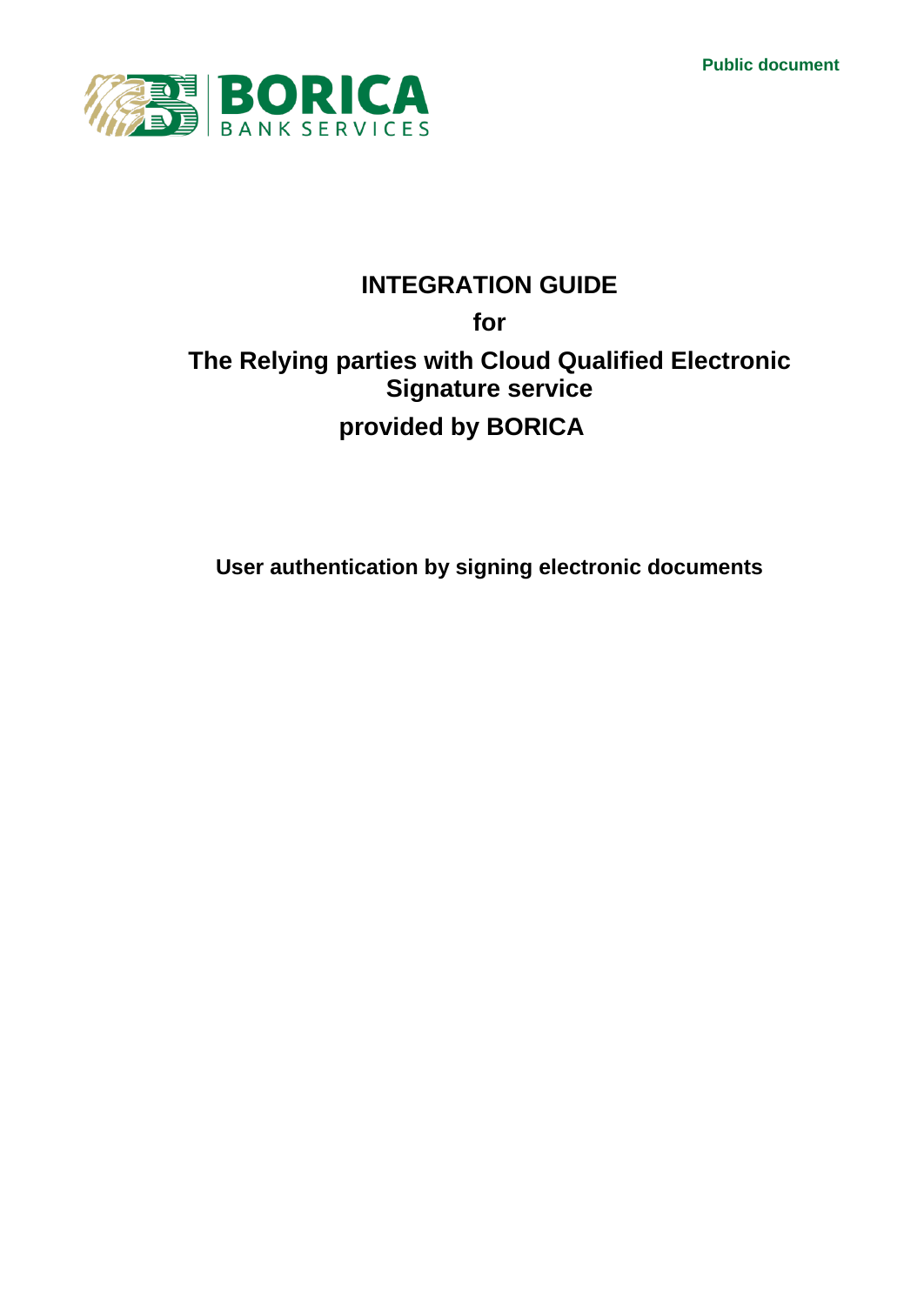# **CONTENTS**

|     | Basic Scenario 1 – User authentication with signature using client identifier (asynchronous) 4                |  |
|-----|---------------------------------------------------------------------------------------------------------------|--|
| 1.1 |                                                                                                               |  |
| 1.2 | Step 2: CAS uses /sign/{callbackId} function (getSignedResult) or /sign/rpcallbackid/{rpCallbackId} function  |  |
|     | (getSignedResultByRpCallbackId) to check the status of the requested document (using "Polling" mechanism) 6   |  |
| 1.3 |                                                                                                               |  |
| 2   | Basic Scenario 2 - User authentication with signature Electronic Signature QR code (asynchronous) 10          |  |
| 2.1 |                                                                                                               |  |
| 2.2 | Step 2: CAS uses /sign/{callbackId} function (getSignedResult) or /sign/rpcallbackid/{rpCallbackId} function  |  |
|     | 13. (getSignedResultByRpCallbackId) to check the status of the requested document (using "Polling" mechanism) |  |
| 2.3 |                                                                                                               |  |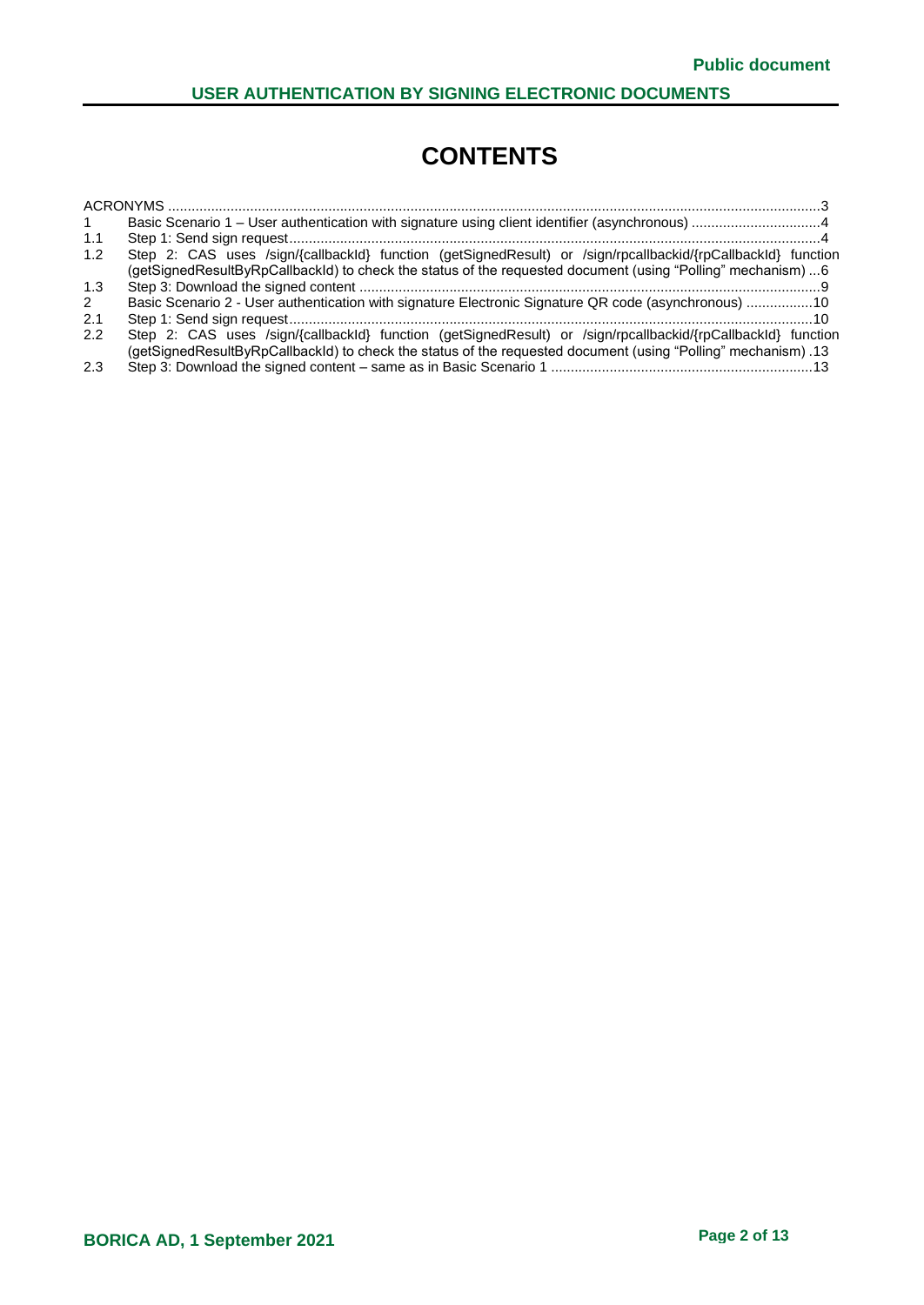# <span id="page-2-0"></span>ACRONYMS

| CA          | <b>Certification Authority</b>                                                           |
|-------------|------------------------------------------------------------------------------------------|
| <b>CRL</b>  | <b>Certificate Revocation List</b>                                                       |
| <b>CQES</b> | <b>Cloud Qualified Electronic Signature</b>                                              |
| DN          | <b>Distinguished Name</b>                                                                |
| <b>EGN</b>  | Uniform civil number assigned to each Bulgarian citizen                                  |
| LNC         | Uniform civil number assigned to a foreigner living in Bulgaria                          |
| eIDAS       | electronic Identification, Authentication and trust Services (EU Regulation<br>910/2014) |
| EU          | European Union                                                                           |
| <b>HSM</b>  | <b>Hardware Security Module</b>                                                          |
| <b>OCSP</b> | <b>On-line Certificate Status Protocol</b>                                               |
| <b>PIN</b>  | <b>Personal Identification Number</b>                                                    |
| <b>PKI</b>  | <b>Public Key Infrastructure</b>                                                         |
| QC          | <b>Qualified Certificate</b>                                                             |

For additional information related to this document, please contact the Provider at:

41 "Tsar Boris III" Blvd. 1612 Sofia BORICA AD Tel.: 0700 199 10 E-mail: info@borica.bg Official Web site: www.b-trust.bg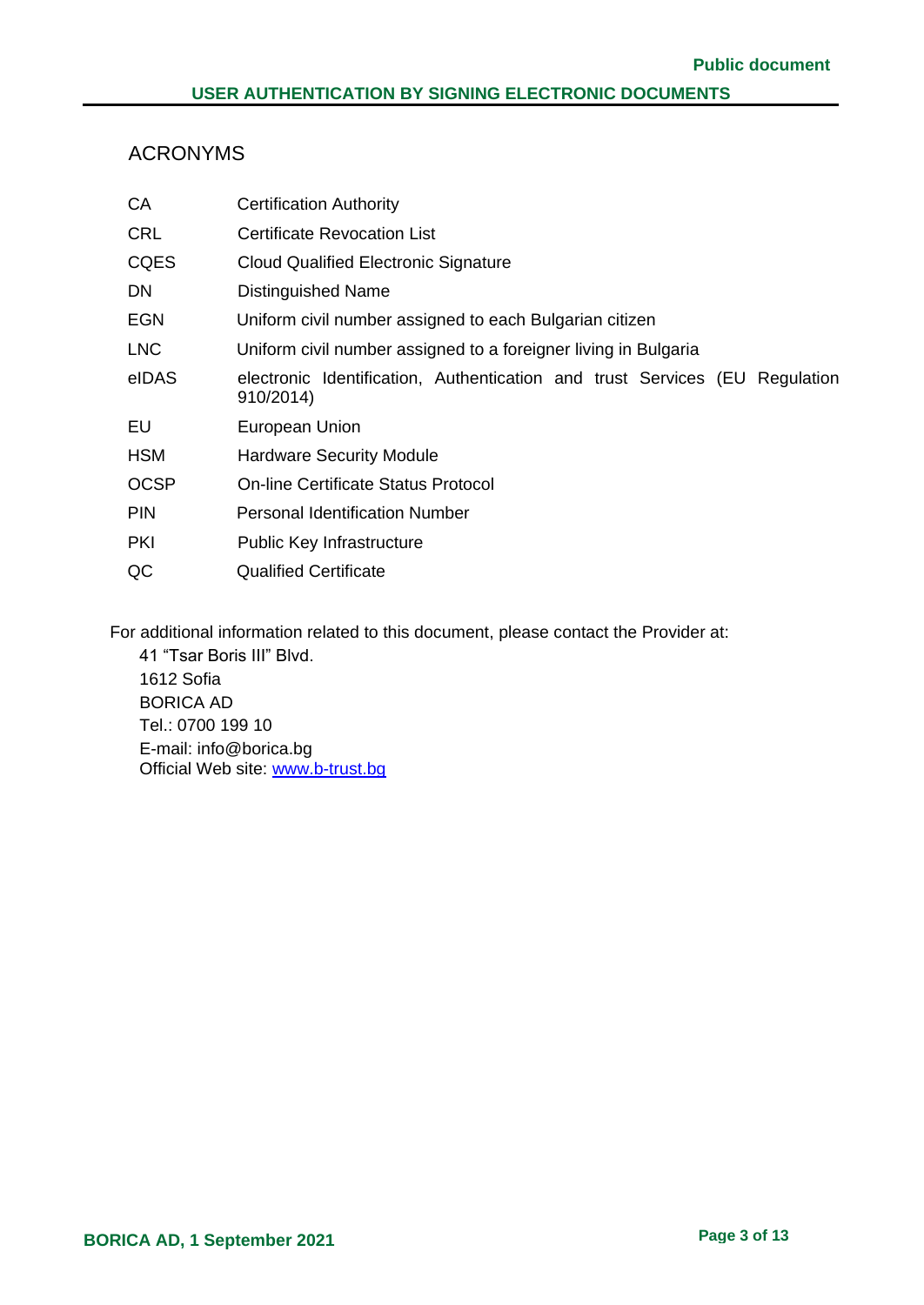# <span id="page-3-0"></span>**1 Basic Scenario 1 – User authentication with signature using client identifier (asynchronous)**

# <span id="page-3-1"></span>**1.1 Step 1: Send sign request**

The Relying party's signing application (CAS) specifies the recipient (sends information how to identify the client(and client certificate) of the signing request through the HEADER parameter rpToClientAuthorization. The following options are available:

- personalId: customer's national personal identifier(bulgarian EGN or personal identifier of foreigner(LNC)).
- certId: customer certificate's identifier. This identifier can be found in B-Trust MOBILE application - the second part of the number next to the name of the customer in CQES menu. For example if the information on the screen is IVAN IVANOV(11111-22222) then certId is 22222. CAS should request this information from the customer with B-Trust MOBILE.
- profileId customer profile's identifier concatenated with OTP password(Authorization code). This information can be found in B-Trust MOBILE application - from menu CQES - button CODE for the corresponding certificate.
- clientToken customer's client token. In that case the customer is already registered in CAS enetering his profileId and OTP(Authorization code). This is done through /auth function (clientAuthUsingPOST) of this API which returns the client token as a result.

rpToClientAuthorization:

- personalId:put egn (Bulgarian national id)
- profileId:032-552574:523112
- clientToken:TPC7416DC60EEEC8252E2531413010AD170
- certId:1234

# **URL: [https://cqes-rptest.b-trust.bg/signing-api/v2/sign](https://cqes-api.dev.srv/signing-api/v2/sign)**

#### **METHOD: POST REQUEST HEADERS**

| <b>KEY</b>              | <b>VALUE</b>      | <b>MANDATORY FIELD</b> |
|-------------------------|-------------------|------------------------|
| Accept-language         | $bg \parallel en$ | false                  |
| relyingPartyID          | 123456789         | true                   |
| rpToClientAuthorization | personalId:egn    | true                   |
| accept                  | application/json  | true                   |
| Content-Type            | application/json  | true                   |
| <b>KEY</b>              | <b>VALUE</b>      | <b>MANDATORY FIELD</b> |
| Accept-language         | $bg \parallel en$ | false                  |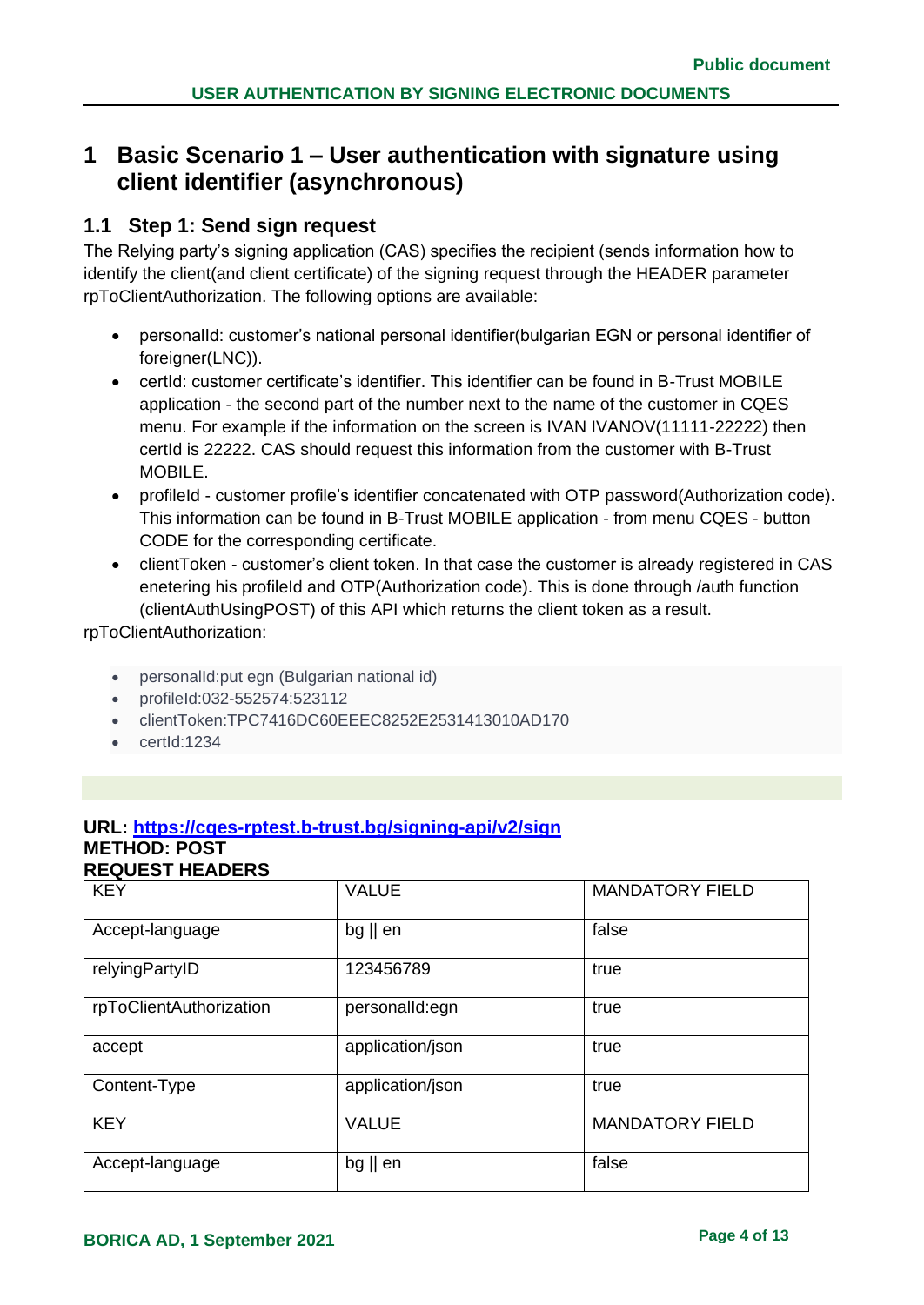| relyingPartyID          | 123456789      | true |
|-------------------------|----------------|------|
| rpToClientAuthorization | personalId:egn | true |

# **REQUEST BODY**

{

"contents": [

{

"hashAlgorithm": "SHA256", //Signature digest algorithm

"signatureType": "SIGNATURE", //Signature type algorithm. SIGNATURE: Specifies that the result will be digital signature(encrypted digest with the private key)

"confirmText": "Confirm system login", //This parameter is used in order to determine the dialog box(and the text in it) to confirm signing in B-Trust MOBILE

"contentFormat": "DIGEST", //Type of the content(in the 'data' parameter) that will be signed. DIGEST: The content(in the 'data' parameter) that is send to be signed is digest(BASE64 encoded) of the document.

"data": "U29tZSBkYXRhIGluIGJhc2U2NCBlbmNvZGVkIGZvcm1hdA==", The content that will be signed. Tthis content should be BASE64 encoded

"padesVisualSignature": false, //This parameter is used in order to specify if the signature in PDF signed file should be visualized in the signed file

"toBeArchived": false //This parameter is used in order to specify that the signed documents should be archived in QLTPS(Qualified Long Term Preservation Service) archive

}

],

"payer": "RELYING PARTY", //Who will be charged in order to pay for the sign operation (Client(CLIENT) or Relying party(RELYING\_PARTY))

"isLogin": true, //Flag that specifies if the request is for login in relying party system

 "relyingPartyCallbackId":"3fb1fbd9-7979-4a68-b57b" //unique ID of the request in relying party system

}

### **RESPONSE**

As a result of this function CAS receives callbackId with which to check the status of the requested login signature.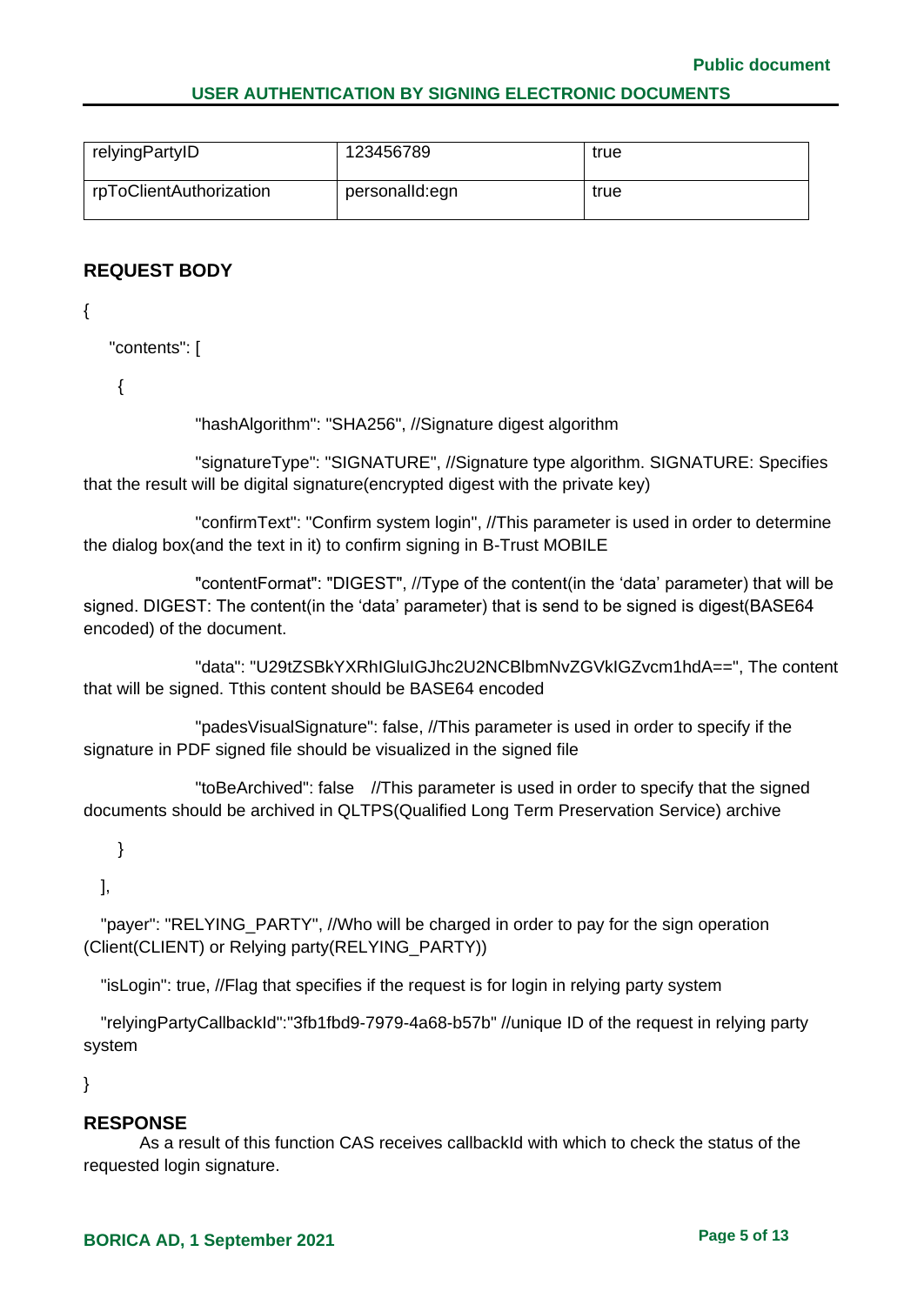#### **RESPONSE HEADERS**

| KEY          | <b>VALUE</b>     |
|--------------|------------------|
| Content-Type | application/json |

#### **RESPONSE BODY**

Status 202

{

"data": {

 "callbackId": "3fa137c6-b70f-4e63-bb37-e8d715644740",//Callback ID of the signature request. This ID is used to check the status of the signature request with /sign/{callbackId} function

 "validity": "2021-09-13T18:54:32.173+00:00"//End date of the validity of the signing request. Till this date the relying party can check the status of the signing request with /sign/{callbackId} function.

},

"responseCode": "ACCEPTED", //Response code (status of the response)

"code": "ACCEPTED", //Response code (status of the response)

 "message": "The request has been accepted." //Response message. The message can be localized with 'Accept-language' header

# <span id="page-5-0"></span>**1.2 Step 2: CAS uses /sign/{callbackId} function (getSignedResult) or /sign/rpcallbackid/{rpCallbackId} function (getSignedResultByRpCallbackId) to check the status of the requested document (using "Polling" mechanism)**

**URL: [https://cqes-rptest.b-trust.bg/signing-api/v2/sign/{callbackId}](https://cqes-rptest.b-trust.bg/signing-api/v2/sign/%7bcallbackId%7d) or [https://cqes](https://cqes-rptest.b-trust.bg/signing-api/v2/sign/rpcallbackid/%7brpCallbackId%7d)[rptest.b-trust.bg/signing-api/v2/sign/rpcallbackid/{rpCallbackId}](https://cqes-rptest.b-trust.bg/signing-api/v2/sign/rpcallbackid/%7brpCallbackId%7d) (if the CAS has specified relyingPartyCallbackId in sendSignRequest operation) METHOD: GET**

#### **REQUEST HEADERS**

| <b>KEY</b>      | <b>VALUE</b>      | <b>MANDATORY FIELD</b> |
|-----------------|-------------------|------------------------|
| Accept-language | $bg \parallel en$ | false                  |
| relyingPartyID  | 123456789         | true                   |
| accept          | application/json  | true                   |

# **REQUEST PARAMETERS**

PATH:

- callbackId // Callback ID(request id) result of the synchronous operation /sign request (sendSignRequest); or
- rpCallbackId // Relying party callback ID (request id in relying party system)

#### **RESPONSE HEADERS**

| $\sim$<br>◝◡◡ |
|---------------|
|               |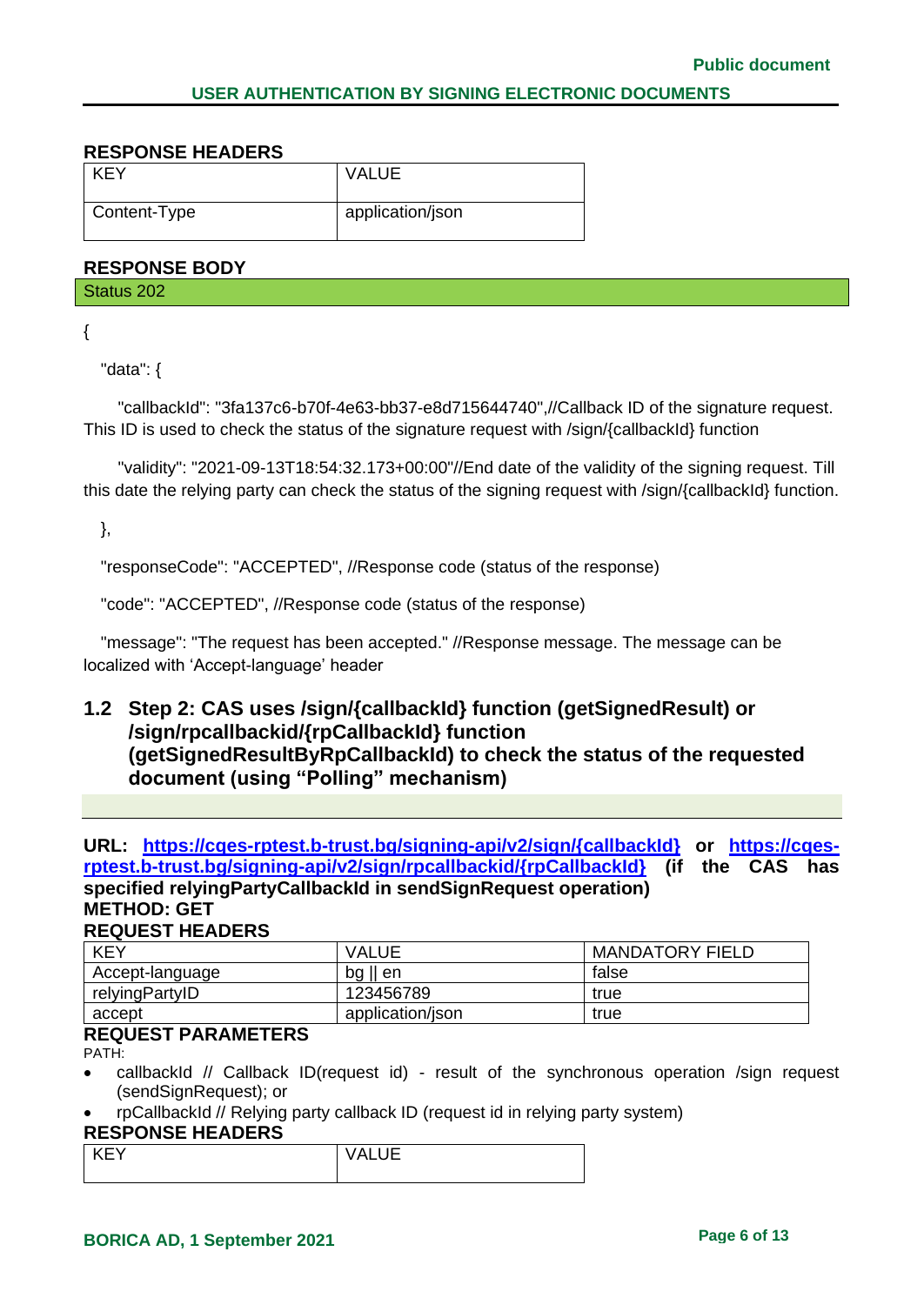Content-Type application/json

**RESPONSE BODY**

Status code 206 – login request is not signed

{

"data": {

 "cert": null, //The X509 certificate(BASE64 encoded) that is used to sign the request. It is returned only when contentFormat parameter is SIGNATURE

 "signatures": [ //A list with signatures and and requests' statuses. The list is ordered in order of the requested documents

{

"status": "IN\_PROGRESS", //Signature response status that will is returned as result

 "signature": null, //Contains the signature or reference the signed document. If the content signature type is SIGNATURE then the digital signature is returned in this field. In all other content signature types an ID of the signed document is returned. This document can be downloaded with getSignedContent operation.

```
 "signatureType": null //Signature type of the result
```
 } ]

},

"responseCode": "IN\_PROGRESS", //Response code (status of the response)

```
 "code": "IN_PROGRESS", //Response code (status of the response)
```
 "message": "Sign request is in progress." //Response message. The message can be localized with 'Accept-language' header

}

Status code 200 – document is signed

{

"data": {

 "cert": null, //The X509 certificate(BASE64 encoded) that is used to sign the request. It is returned only when contentFormat parameter is SIGNATURE

 "signatures": [ //A list with signatures and and requests' statuses. The list is ordered in order of the requested documents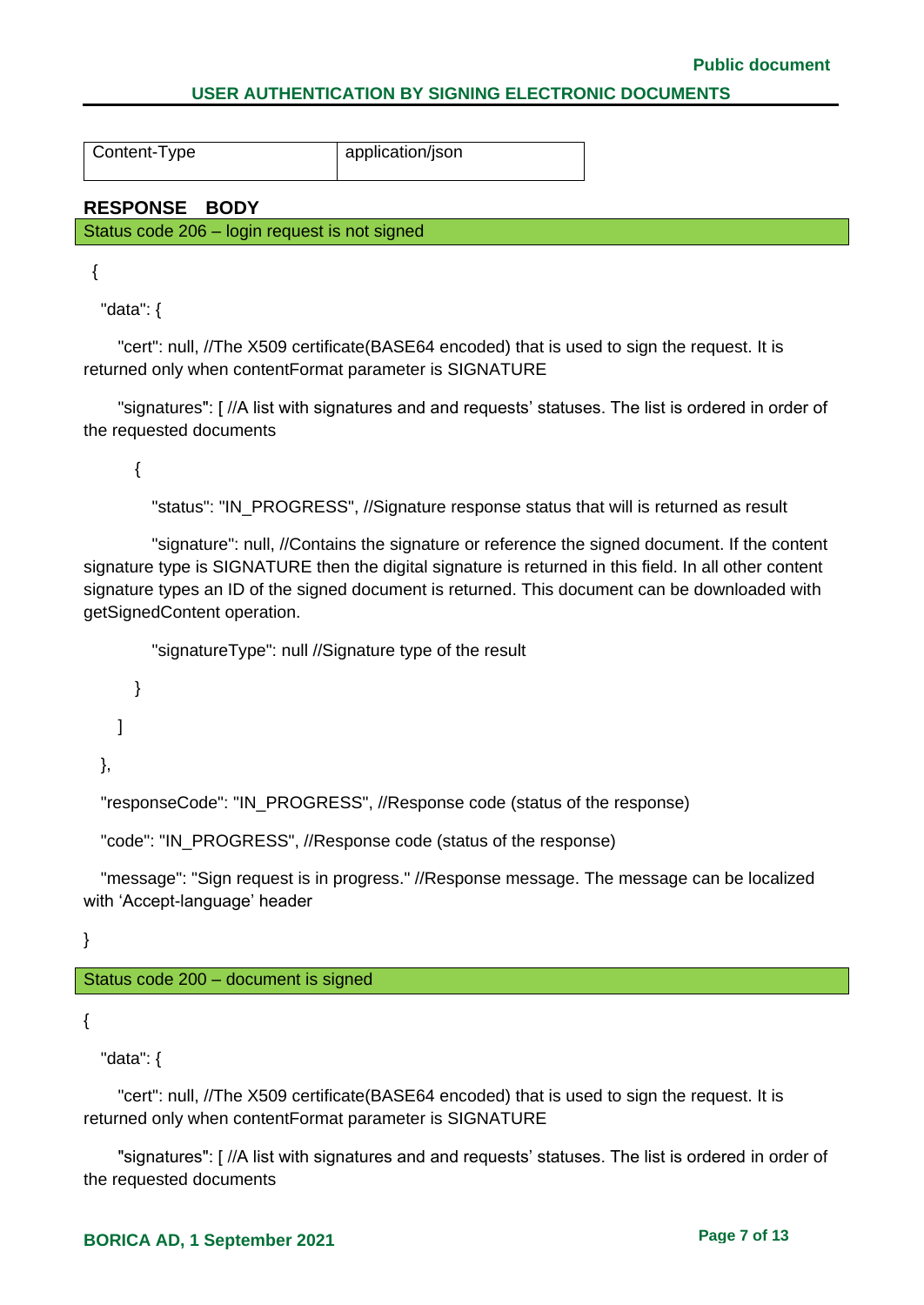{

"status": "SIGNED", //Signature response status that will is returned as result

 "signature": "154832", //Contains the signature or reference the signed document. If the content signature type is SIGNATURE then the digital signature is returned in this field. In all other content signature types an ID of the signed document is returned. This document can be downloaded with getSignedContent operation.

"signatureType": "XADES\_BASELINE\_LTA\_ENVELOPING" //Signature type of the result

 } ]

},

"responseCode": "COMPLETED", //Response code (status of the response)

"code": "COMPLETED", //Response code (status of the response)

 "message": "Sign request is completed." //Response message. The message can be localized with 'Accept-language' header

}

#### Status code 400

{

```
 "code": "BAD_REQUEST",
```
 "message": "The request could not be understood by the server due to malformed syntax (invalid request parameters)."

}

Status code 401

{

```
 "code": "UNAUTHORIZED",
```
"message": "The request is unauthorized."

}

#### Status code 404

{

"code": "NOT\_FOUND",

"message": "The server has not found the signed content."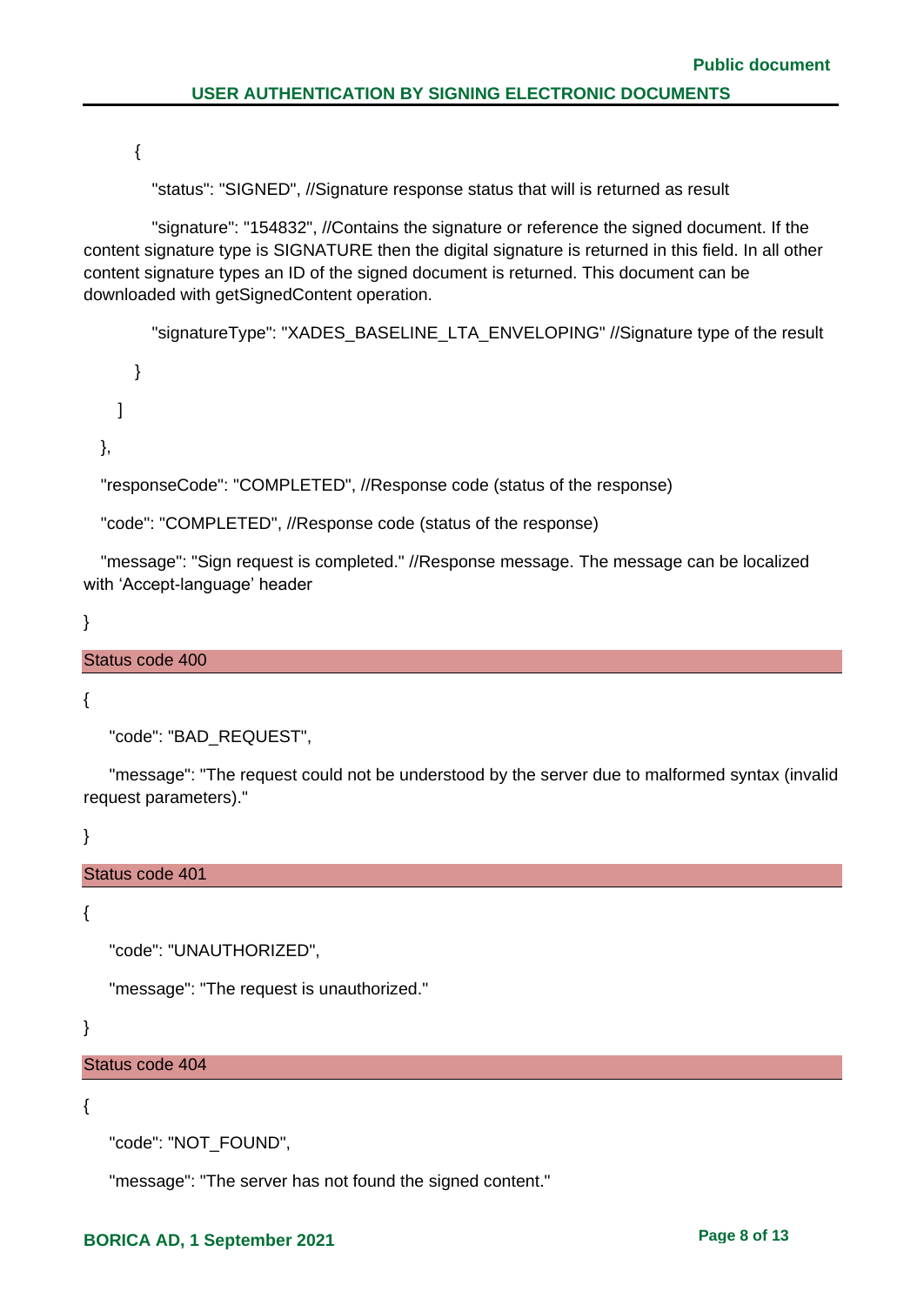}

#### Status code 500

{

"code": "ERROR",

 "message": "Internal server error. The server encountered an unexpected condition which prevented it from fulfilling the request."

}

# <span id="page-8-0"></span>**1.3 Step 3: Download the signed content**

After the status of the request becomes with status SIGNED the CAS uses /sign/content/{contentId} to download the signature. This contentId is received in field SIGNATURE after execute /sign/{callbackId} function. The signature can be downloaded in the next 7 days.

#### **URL: [https://cqes-rptest.b-trust.bg/signing-api/v2/sign/content/{contentId}](https://cqes-api.dev.srv/signing-api/v2/sign/content/%7bcontentId%7d) METHOD: GET REQUEST HEADERS**

| KLQULUI IILADLIYU |                          |                        |  |
|-------------------|--------------------------|------------------------|--|
| <b>KEY</b>        | <b>VALUE</b>             | <b>MANDATORY FIELD</b> |  |
| Accept-language   | $bg \parallel en$        | false                  |  |
| accept            | application/octet-stream | true                   |  |
| relyingPartyID    | 123456789                | true                   |  |

# **REQUEST PARAMETERS**

PATH:

id // Id that is received in field SIGNATURE after execute /sign/{callbackId} operation

#### **RESPONSE HEADERS**

| KFY          | VALUE                                                                |
|--------------|----------------------------------------------------------------------|
| Content-Type | application/xml or<br>application/pdf or<br>application/octet-stream |

# **RESPONSE BODY**

Status code 200

Content of the signed document

Status code 400, 401, 404, 500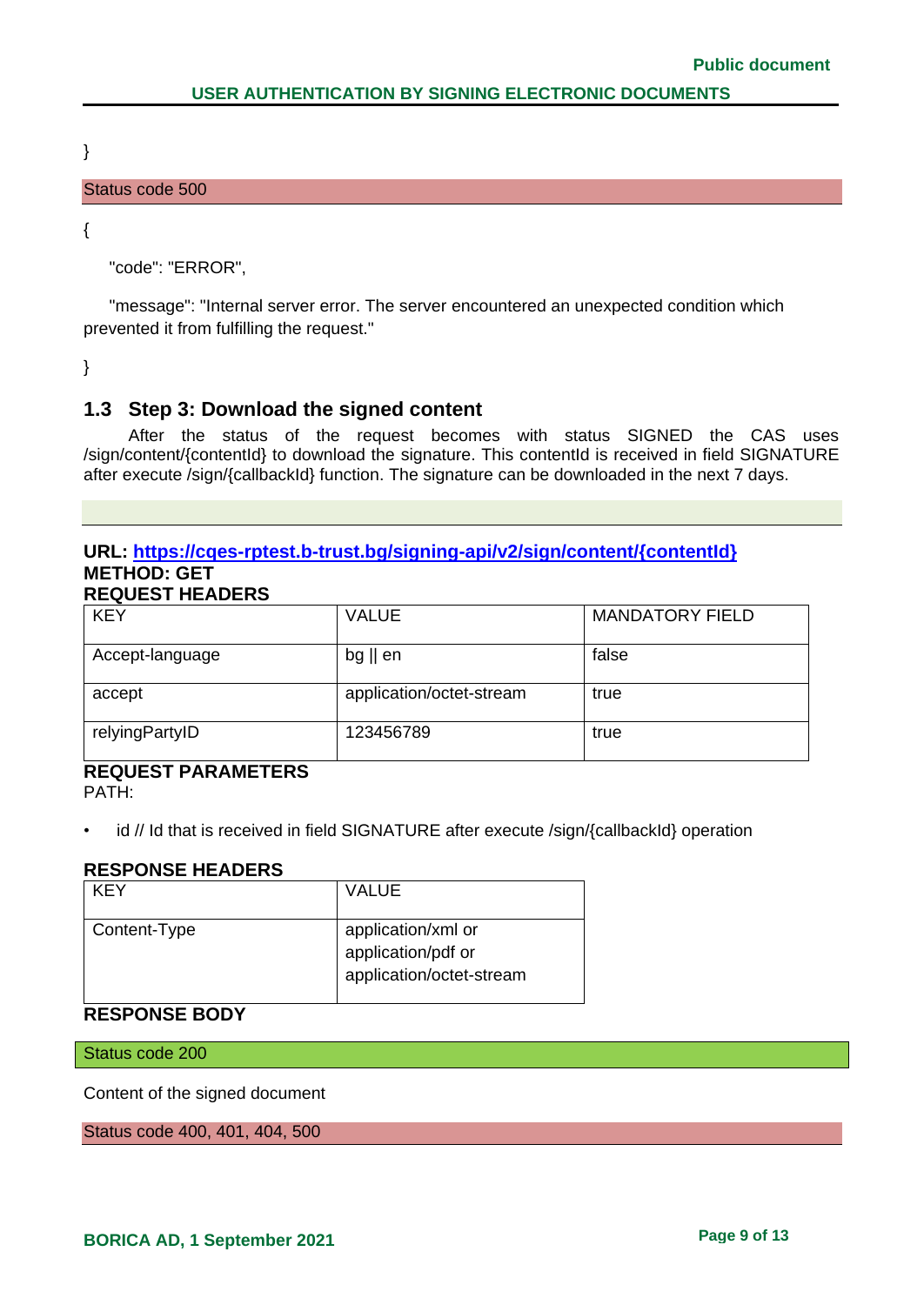# <span id="page-9-0"></span>**2 Basic Scenario 2 - User authentication with signature Electronic Signature QR code (asynchronous)**

# <span id="page-9-1"></span>**2.1 Step 1: Send sign request**

CAS sends signing request to Cloud QES customer using /signviaqr function(sendSignRequestViaQRUsingPOST). If parameters qrHeight and qrWidth are not specified a link will be received. Otherwise a QR code image(BASE64 encoded) with the specified dimensions will be returned.

#### **URL: [https://cqes-rptest.b-trust.bg/signing-api/v2/signviaqr](https://cqes-api.dev.srv/signing-api/v2/) METHOD: POST REQUEST HEADERS**

| <b>KEY</b>      | <b>VALUE</b>      | <b>MANDATORY FIELD</b> |
|-----------------|-------------------|------------------------|
| Accept-language | $bg \parallel en$ | false                  |
| accept          | application/json  | true                   |
| Content-Type    | application/json  | true                   |
| relyingPartyID  | 123456789         | true                   |

### **REQUEST BODY**

with image size

{

"qrHeight": 200, //Returned QR code height

"qrWidth": 200, //Returned QR code width

"request": { //Content signing request

"content": { //Content which will be signed by the customer

 "confirmText": "Confirm system login via qr", //This parameter is used in order to determine the dialog box(and the text in it) to confirm signing in B-Trust MOBILE

"contentFormat": "DIGEST", //Type of the content(in the 'data' parameter) that will be signed

 "data": "U29tZSBkYXRhIGluIGJhc2U2NCBlbmNvZGVkIGZvcm1hdA==", // This content should be BASE64 encoded

"fileName": "login.xml", //Name of the document(file) that will be signed

"hashAlgorithm": "SHA256", //Signature digest algorithm

 "padesVisualSignature": false, //This parameter is used in order to specify if the signature in PDF signed file should be visualized in the signed file

"signatureType": "SIGNATURE", //Signature type algorithm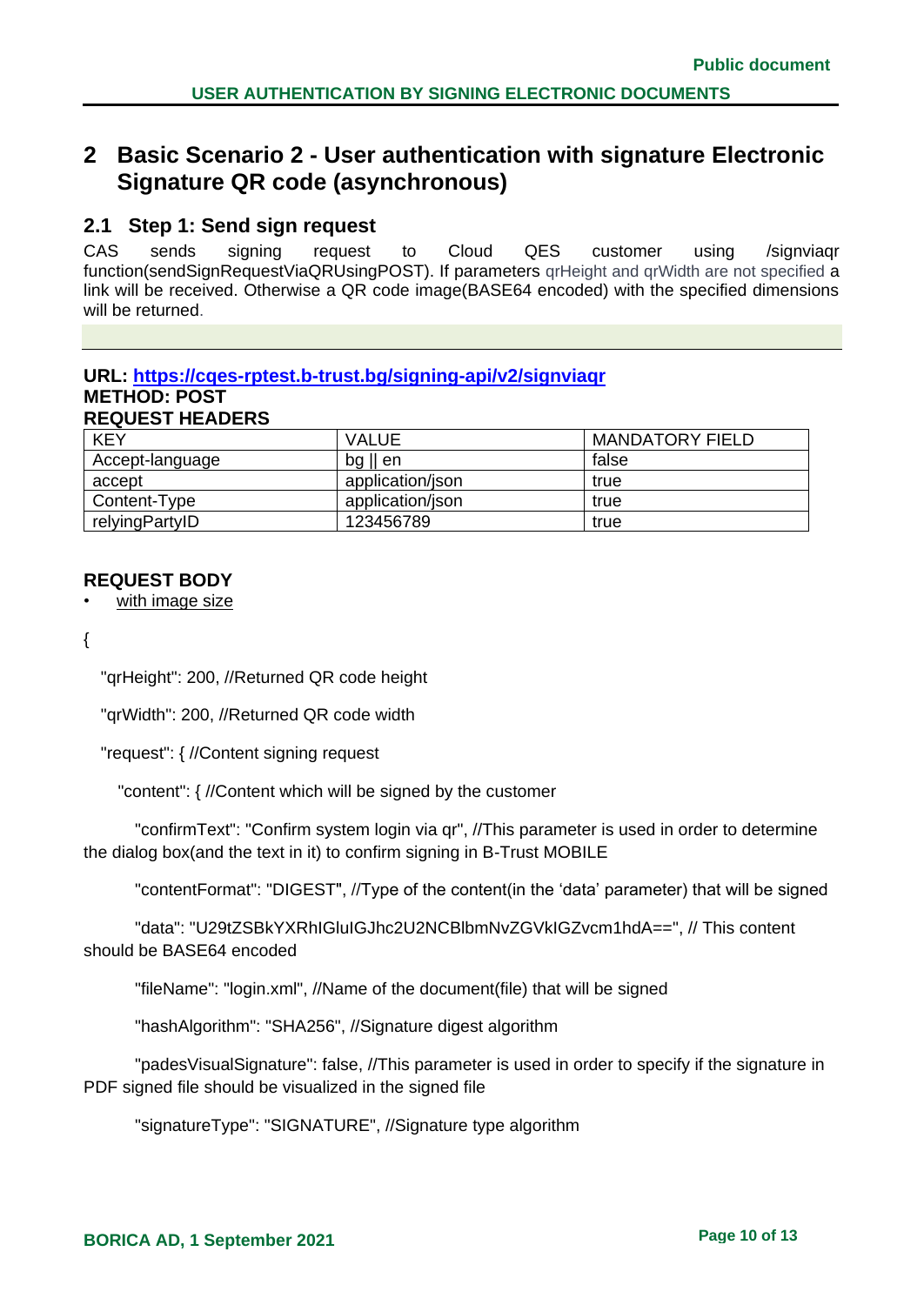"toBeArchived": false //This parameter is used in order to specify that the signed documents should be archived in QLTPS(Qualified Long Term Preservation Service) archive

},

"relyingPartyCallbackId": 12264723, //ID of the request in relying party system

 "callbackURL": "https://borica.bg/callbackURL", //URL address of WS where the relying party will be notified when the request is signed

"payer": "RELYING PARTY", //Who will be charged in order to pay for the sign operation (Client(CLIENT) or Relying party(RELYING\_PARTY))

"isLogin": true //Flag that specifies if the request is for login in relying party system

}

}

- without image size
- {

"request": { //Content signing request

"content": { //Content which will be signed by the customer

 "confirmText": "Confirm system login via qr", //This parameter is used in order to determine the dialog box(and the text in it) to confirm signing in B-Trust MOBILE

"contentFormat": "DIGEST", //Type of the content(in the 'data' parameter) that will be signed

 "data": "U29tZSBkYXRhIGluIGJhc2U2NCBlbmNvZGVkIGZvcm1hdA==", // This content should be BASE64 encoded

"fileName": "login.xml", //Name of the document(file) that will be signed

"hashAlgorithm": "SHA256", //Signature digest algorithm

 "padesVisualSignature": false, //This parameter is used in order to specify if the signature in PDF signed file should be visualized in the signed file

"signatureType": "SIGNATURE", //Signature type algorithm

 "toBeArchived": false //This parameter is used in order to specify that the signed documents should be archived in QLTPS(Qualified Long Term Preservation Service) archive

},

"relyingPartyCallbackId": 12264723, //ID of the request in relying party system

 "callbackURL": "https://borica.bg/callbackURL", //URL address of WS where the relying party will be notified when the request is signed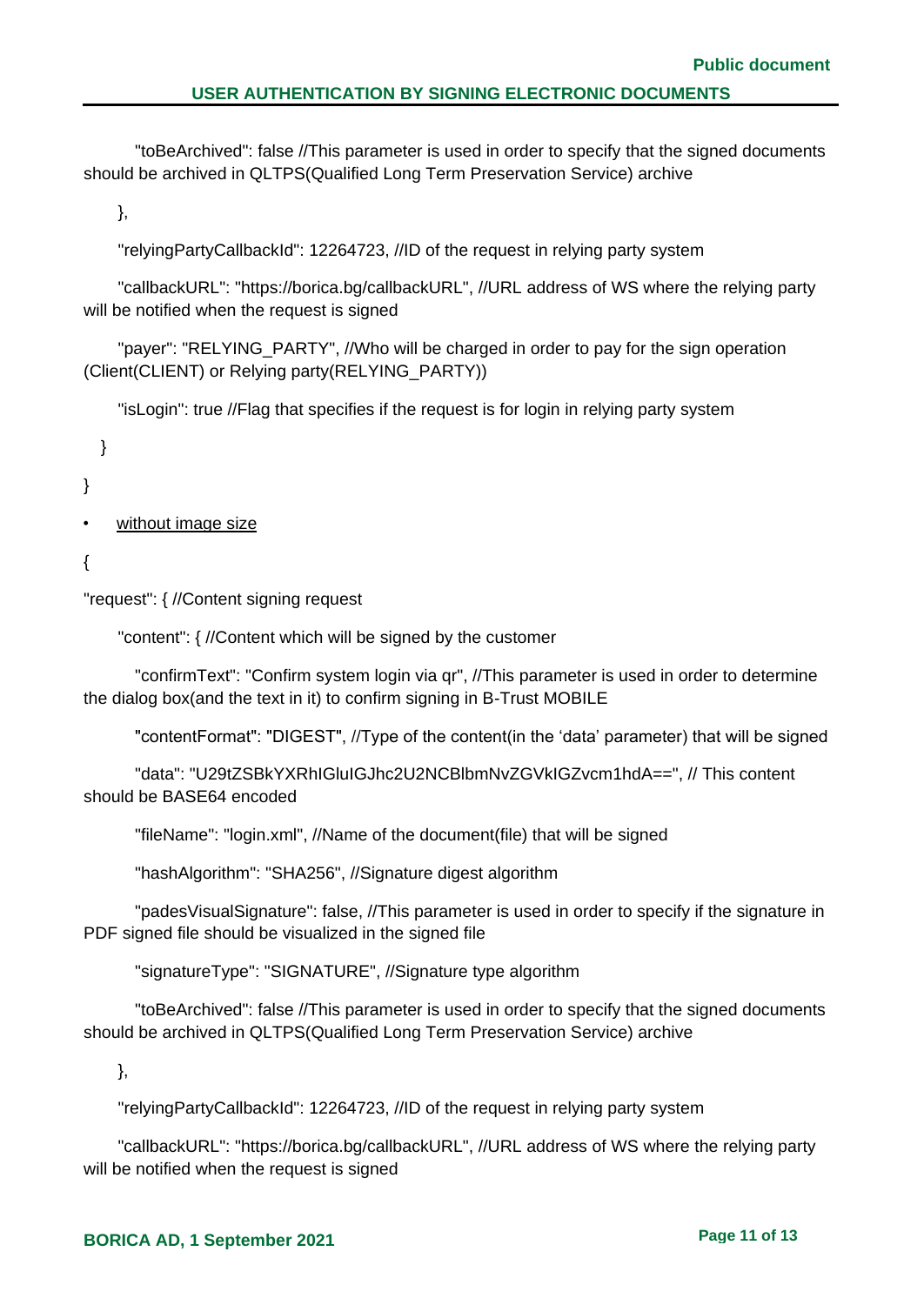"payer": "RELYING\_PARTY", //Who will be charged in order to pay for the sign operation (Client(CLIENT) or Relying party(RELYING\_PARTY))

"isLogin": true //Flag that specifies if the request is for login in relying party system

}

}

# **RESPONSE HEADERS**

| <b>KEY</b>   | <b>VALUE</b>     |
|--------------|------------------|
| Content-Type | application/json |

# **RESPONSE BODY**

Status code 202 – with image size

```
{
```
"data": {

 "callbackId": " f0ee6d39-21b7-4830-9940-baf7b0abe919", //Callback ID of the signature request. This ID is used to check the status of the signature request with /sign/{callbackId} function

 "qrImage": "/9j/4AAQSkZJRgABAgAAAQABAAD/wCen2m18m3/AOfdpF+ …=", //QR image in BASE64 encoded format with requested dimensions

"qrPlain": "", //The link that is encoded in the QR

```
 "validity": "2020-01-06T20:58:24.620+0000" //Request validity
```
},

"responseCode": "ACCEPTED", //Response code (status of the response)

"code": "ACCEPTED", //Response code (status of the response)

 "message": "The request has been accepted."//Response message. The message can be localized with 'Accept-language' header

}

Status code 202 – without image size

{

"data": {

 "callbackId": "e7be8819-93ad-4654-b2f4-2d077f2e5e6b", //Callback ID of the signature request. This ID is used to check the status of the signature request with /sign/{callbackId} function